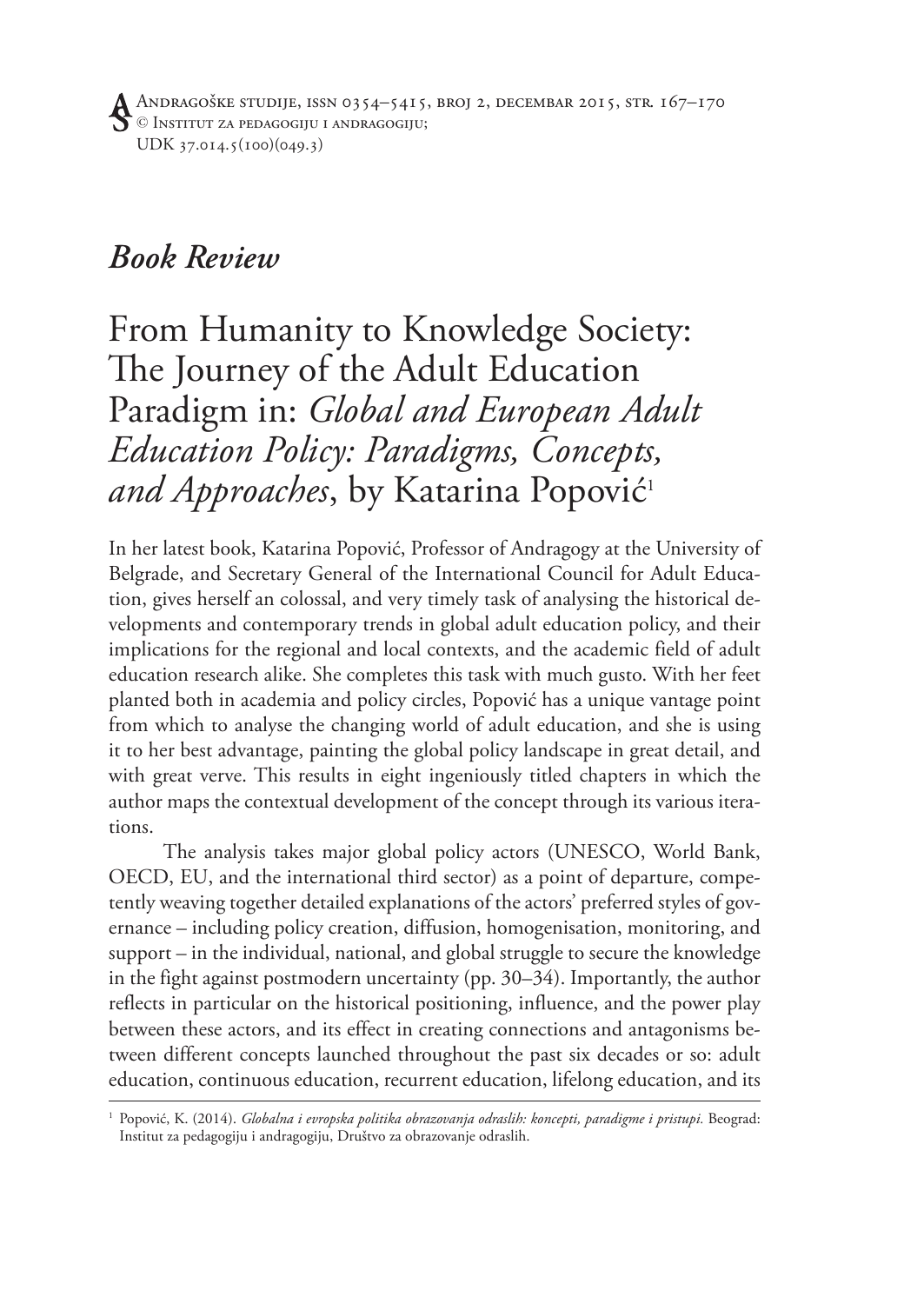contemporary iteration in *lifelong learning*, and in thus transforming the field of (adult) education and reshaping the ways of the learning self.

Distinguished from its conceptual predecessors the current, seemingly minor alteration with the focus on learning, creates, in one of the book's main arguments, a new vehicle for the neo-liberal development agenda, in which knowledge is highly functional, montesiable, and most importantly, the responsibility of the individual with the notion of the greater (economic) good for themselves and the society, as the chief motivator of (primarily) individual development. Such changes, the author argues, have led to the post-structuralist, seemingly post-institutionalist (at least in the way of execution) approach to education, with the sites of learning becoming diffused, and the learning activity self-directed and self regulated (p. 122). Alongside this argument, Popović also reflects on the effects of the diffusion of sites of learning, and responsabilitisation of the individual, on the science of adult education, potentially rendering it redundant altogether. In this way, the book never veers from one of its proclaimed aims, which is considering the implication of the concept development not just for the global learning community, but for the educational paradigm and the adult education discipline as well.

The rich contextual, historical, and institutional analysis enables the author to provide strong support to her reservations towards the adult education discourse change; she certainly is not lonely in providing a critical view of these trends, but the way in which she does it is thorough, innovative, and pertinent. One of its greatest contributions lies in a nuanced approach to adult education policy development through a prism of intersecting analyses of the adult education research conceptualisation and methodology (with a strong focus on the distinction, or indeed lack thereof, between policy and politics) and the ongoing changes in education policymaking that come as a result of a post-structural diffusion of power and governance between the state, the private sector, and the supranational entities. Another is in the author's inter-national positioning, which enables her to dissect the topic using multiple linguistic, cultural, and academic tools. This results in a comprehensive and well-balanced overview of the topic's treatment from diverse cultural and academic – including, without wanting to sound atomistic, non-Western – perspectives.

From re-building the world post-WWI to looking beyond the Millennium Development Goals, from UNESCO's 'softer' and more inclusive approach, reflected in the early postulate of 'education in the service of peace and humanity' (p. 38), to the rising influence of the World Bank and its effect on the neoliberalisation of educational discourse, we are given a somewhat discomforting portrayal, as if in a room of distorting mirrors, of what it means to be a learner, to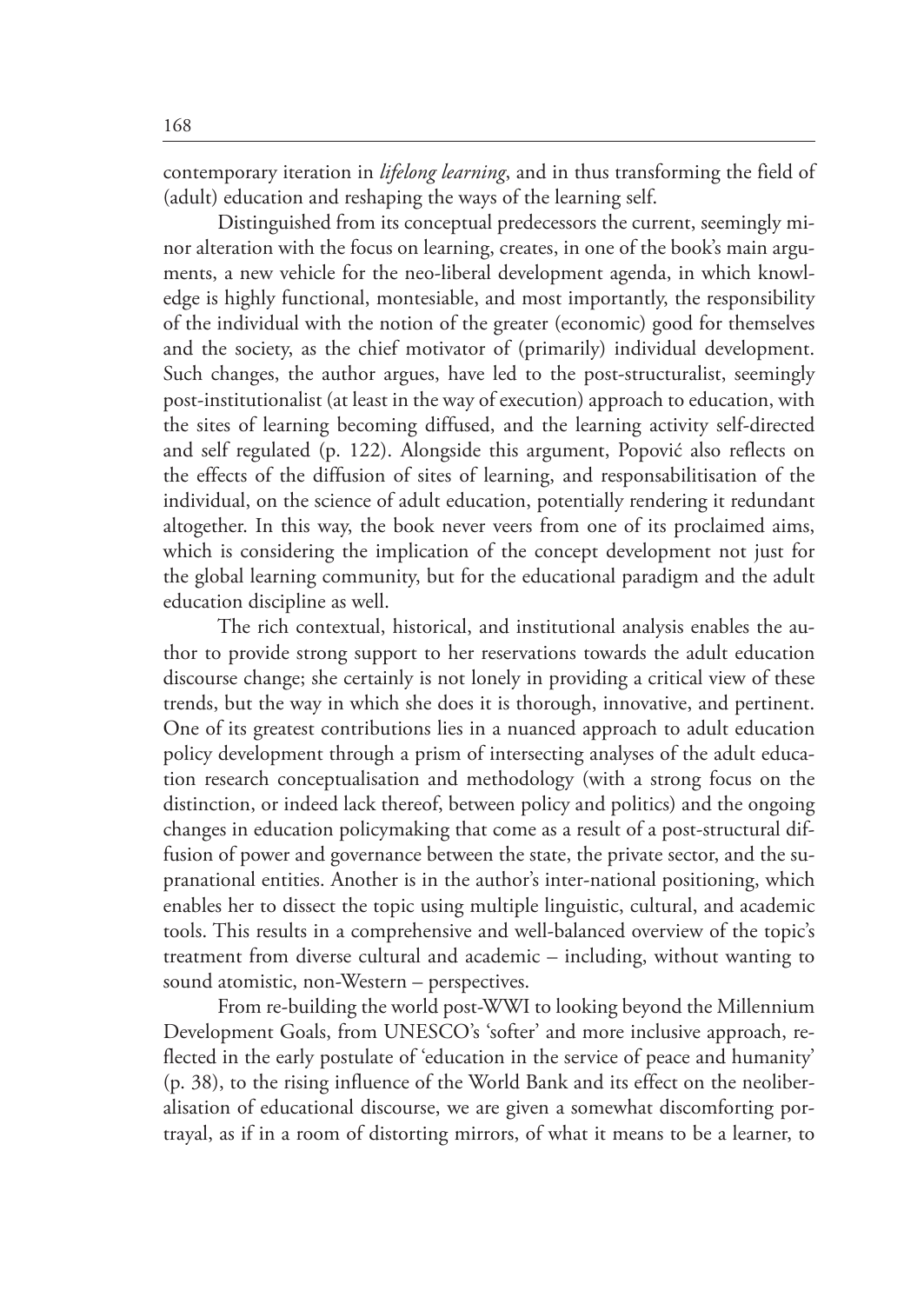learn, what knowledge is, and what its purpose is supposed to be; we are shown how this is influenced by the economic and geo-political trends and decided on a global scale, but on a very uneven playing field, with different rules for different players.

Beyond criticism of the WB's neoliberal, unidirectional, and almost neocolonial (as the author notes on p. 253) ways, which is truthfully not entirely unusual in educational research, particular attention seems to be given to the elite club that is OECD and its enthusiasm for comparisons and rankings, its technocratic approach instrumentalising education into a way of providing the individual with a set of tools and competencies, and producing very specific – and potentially most widely internalised (hence the concern) governance mechanisms that measure, but at the same time (re)create the goals of education. Of PISA, applicable to its adult education counterpart PIAAC discussed later in the text, the author says: 'PISA diagnoses, but it also creates, it studies, but it also carries with it a cultural dictum; in this way, it confidently redefines basic concepts – of how we see learners, learning, knowledge, curriculum... With very concrete consequences, for example in curriculum restructuring' (p. 134). This is an observation that could easily be extended to any and all of the players described in this book, but relevant to OECD due to its rising influence (see, e.g. pp. 140–1 for the comparison of the extent of participation and influence of OECD-produced PIACC with that of UNESCO-produced GRALE, and UNESCO's recent acceptance of some of the efficacy and efficiency narratives and advocacy of a stronger cooperation with OECD and the WB).

In the meantime, EU, with its overt focus on unity, cooperation, and stability, is seen to have embraced what the author recognises as a neoliberal form of the concept of lifelong learning, possibly due to the fears surrounding Europe's competitiveness alongside the US and the Asian tiger economies. Although Popović is not neglecting the more humanist discourse constructed in the, for example, Lisbon strategy, she wryly asks whether 'this new, upgraded, upskilled, trained, and reskilled [*Homo Economicus*] would also manage to be innovative, proactive, creative, and critical [...]' (p. 176).

In the final chapters, Popović turns to INGOs in all their diversity and lobbying power, noting in particular their power of creating a forum for other, supra– and inter-governmental actors to meet with the bottom-up demands, contributing thus to the 'democratisation of global governance' (p. 228), offering a diversification of approaches to the question of adult education, and some alternatives (including feminist, postcolonial, environmental) to the dominant discourses constructed by the actors discussed earlier in the text.